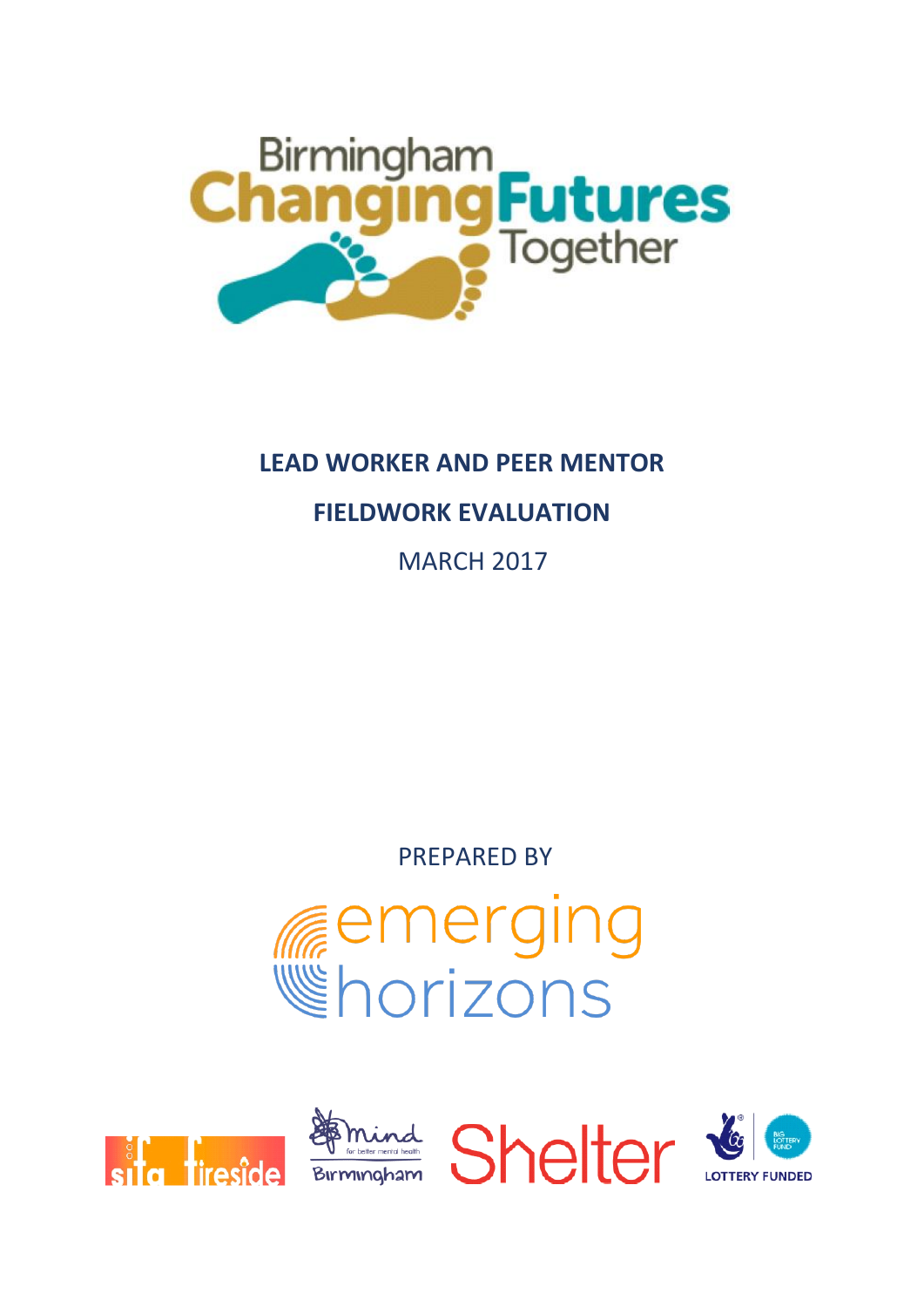### **TABLE OF CONTENTS**

| <b>Report</b>                                              | $\mathbf{1}$            |
|------------------------------------------------------------|-------------------------|
| <b>Project overview</b>                                    | 1                       |
| <b>Lead Worker and Peer Mentor programme (LWPM)</b>        | 1                       |
| <b>Report on the programme</b>                             | $\overline{2}$          |
| <b>Appreciating the Client Group</b>                       | $\overline{\mathbf{3}}$ |
| <b>Demographics/Presenting Needs</b>                       | 4                       |
| <b>Engagement effects</b>                                  | 6                       |
| <b>Connectivity</b>                                        | 7                       |
| <b>Active Clients</b>                                      | 7                       |
| <b>System Change</b>                                       | 8                       |
| <b>Relationships between Lead Workers and Peer Mentors</b> | 8                       |
| <b>Allocation of LW and PMs</b>                            | 9                       |
| <b>Outreach</b>                                            | 11                      |
| <b>Disengagement</b>                                       | 11                      |
| <b>Outcomes</b>                                            | 12                      |
| <b>Concluding comments</b>                                 | 14                      |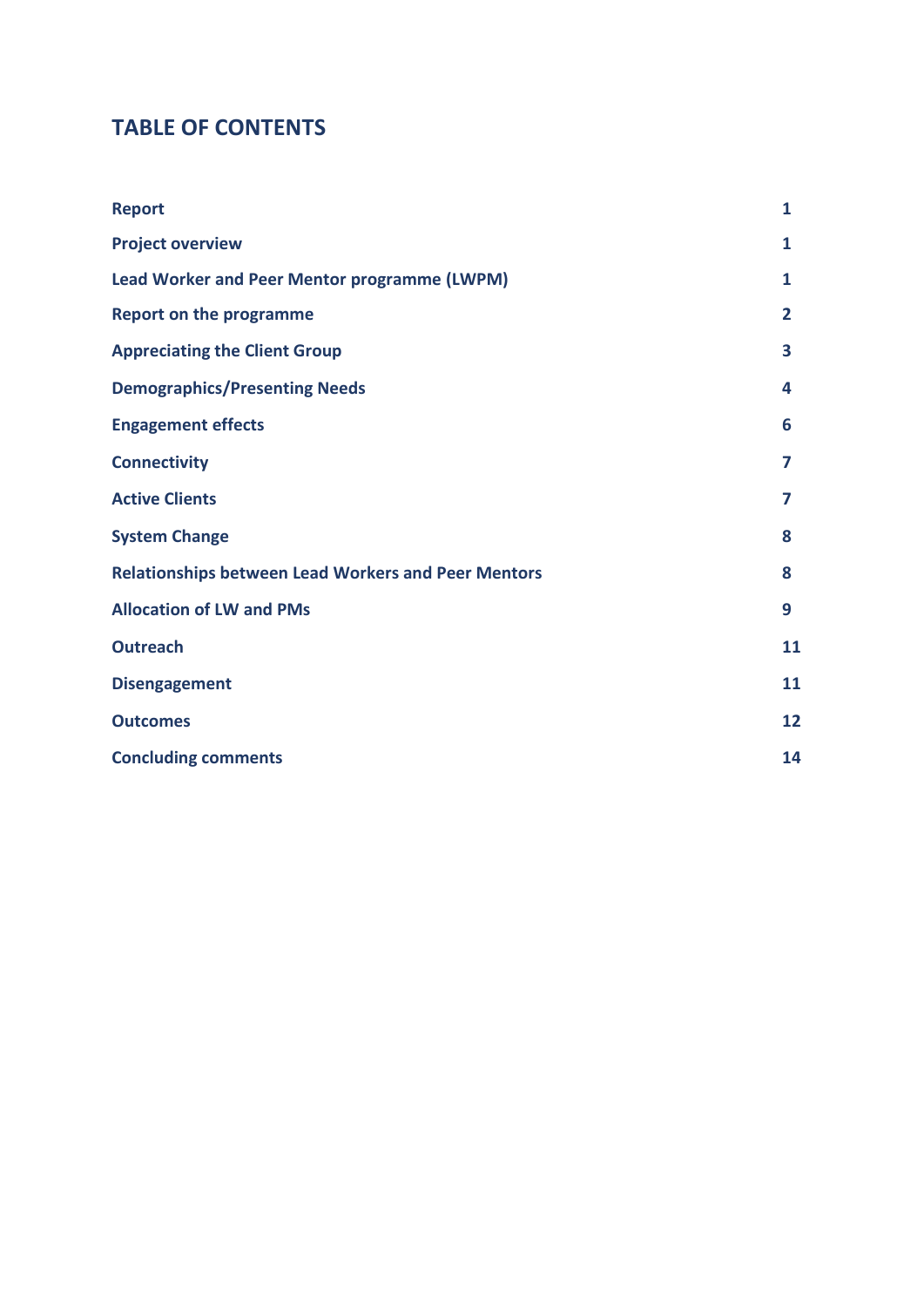## **"***Lives On Hold***" a report on LWPM service**

## **REPORT**

1

Emerging Horizons would like to acknowledge all who took part in providing their time and views for this report. We would like to thank the staff of Birmingham Changing Futures Together (BCFT) and Birmingham Shelter for being supportive throughout the review and enabling access. We would also like to acknowledge a number of clients and staff (former and present) engaged in the LWPM service who gave their time and their views.

### **PROJECT OVERVIEW**

The BCFT programme is funded by Big Lottery's Fulfilling Lives initiative. Each partnership was required to have a single voluntary sector agency leading it and to take responsibility for 'bringing together a range of activities targeting those people with the most entrenched problems within their identified area.'<sup>1</sup> Led by Birmingham Voluntary Service Council (BVSC), the programme will work with service users (SUs) and organisations to shape how services are delivered to vulnerable people with multiple needs. The £10million, 8-year programme has been designed by local partners to improve services for the people using them within the geographical area of the Local Authority boundaries of Birmingham City.

The project focuses on long-term service and system change to support individuals to lead fulfilled lives and to ensure that successful models and approaches pioneered through this project become mainstream. With a strong focus on working in partnership with 'Experts by Experience<sup>'2</sup>, the project aims to improve the collaboration and integration of agencies to improve the client journey.

Within BCFT there are several streams of work, and the one which pertains to this report is:

### **LEAD WORKER AND PEER MENTOR SERVICE (LWPM)**

The LWPM service helps individuals with multiple and complex needs (MCN) navigate services and find the right recovery and support package. It is a four and a half year collaboration between Shelter, Sifa Fireside and Birmingham Mind, with staff employed across all three agencies, drawing upon substantial internal skills and resources.

The service is designed to support 'hard to reach' individuals, and the team is made up of 18 highly skilled, empathic frontline staff; Model A, 6 Lead Workers (LWs) who each take responsibility for a small case load of clients, formulating each client's care plan and cocoordinating, reviewing and overseeing a multi-agency care and support package. Model B, 6 LWs are supported by 6 Peer Mentors (PMs), trained Experts by Experience, who have first-

<sup>&</sup>lt;sup>1</sup> Supporting people with multiple needs Evaluation Report: Year 1 Adamson, Lamb, Moreton, Robinson, Howe CFE 2015

 $2$  ESOW (Every Step of the Way) is a BCFT user involvement and engagement programme that supports individuals with life experiences of services to become Experts by Experience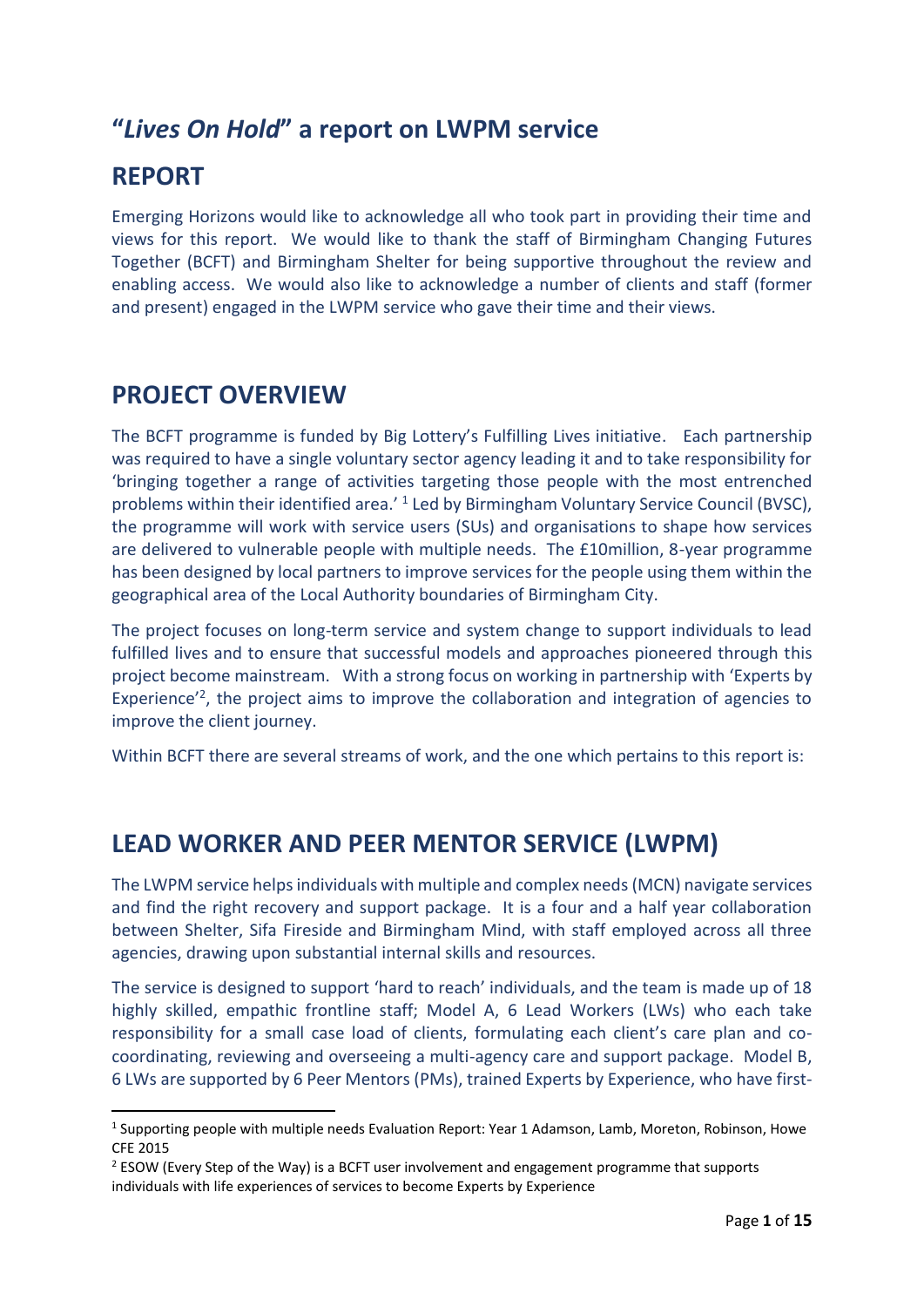hand experience of using services, who bring an added practical and beneficial dimension. Together they provide intensive support to individuals who have previously disengaged with services in Birmingham, and who have at least 3 out of the 4 following complex needs, known collectively as HARM:

- **•** Homelessness
- Addiction and problematic substance misuse
- Risk of reoffending
- Mental ill health

The programme provides a key worker method of provision, using a variety of techniques and approaches to build relationships and develop packages of support. The service recognises that the client group would benefit from long term intensive support, and this support is unlimited in its duration for the individual.

Within this work stream BCFT are measuring the value added of the lived experience, by carrying out a test (Model A/Model B) to ascertain whether the PMs will further enhance the engagement of clients to accept and access support and services to help them achieve a fulfilled life.

### **REPORT ON THE PROGRAMME**

This summary presents key findings of 5 day field research, carried out in March 2017 into the development and utilisation of BCFT LWPM service.

#### **Rationale**

The method is a simple one – attempts at assessing engagement were undertaken using a semi-structured interview approach in two populations; primarily the reported engagement of the clients themselves (n=1.5; 2 clients from Model B; one of which completed half of the interview), but also amongst staff (n=10); Service Manager, Team Leader, 5 Lead Workers (3 not matched with a PM, and 2 LWs matched to PMs) and finally 3 PMs.

#### **Staff**

10 sample interviews took place and included various roles outlined above. The interviewed staff responded to a request by the Shelter Service Manager. Time in post ranged from 5 months to 26 months. Eight of the staff were employed by Shelter, one by Mind, and one by Sifa Fireside. The interviews focussed on the way in which support is delivered by both LWs and PM as well as aspects of operating on a low case load which enables many of the team to offer a more personalised, holistic service than the larger providers. This more personalised care stemmed from 3 aspects of their approach

- Staff being accessible and flexible
- Continuity and intensive working
- Offering resources such as time, use of office equipment, advocacy etc. across the HARM domains.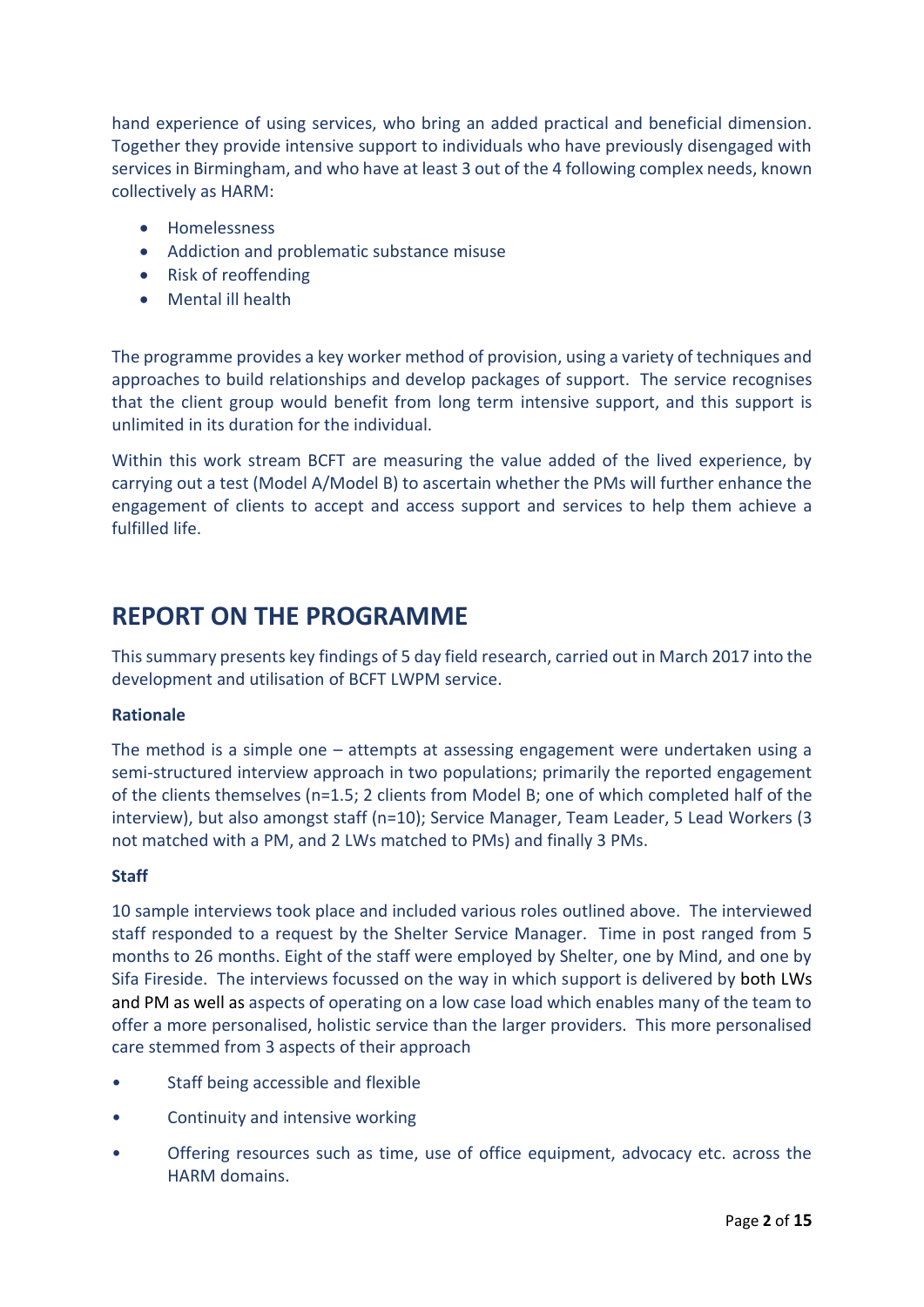A desk review of the Q4 December 2016 Common Data Framework (CDF) Update document, submitted by Shelter containing 191 service Users (SUs) and offering data for 184 (\*base level data varies due to informed consent) was used for synthesising information.

#### **Clients**

Key reporting around the interventions provided by BCFT came from 2 Model B clients, both were approached opportunistically whilst they were on Shelter premises. Though their views are not necessarily representative of the SUs experience, they are worth acknowledging. They are interesting in terms of representing both sexes, a mean age of 43 (range 42 and 44 years), housing (street homeless and council accommodation), referral route (Midland Heart opposed to a friend introduction), and ethnicity (British Indian and White British). The interview focussed on the relationship and the support, whether their expectations were met and how impactful the service was on their lives.

Throughout the report the direct quotes from all those consulted are used to emphasis/illustrate the findings.

#### **Method**

The semi-structured interview was based on contemporary thinking about recovery as a process that takes place over time with a strong relational focus. The qualitative focus was on the subjective experience and needs of the participants and staff alike. This meant that there was attention on strengths of the programme rather than pathologies, seeing potential rather than problems, and on focussed support and engagement.

#### **Reporting**

**.** 

Interviews were taken by an experienced researcher in interview administered approaches to facilitate client and staff perspectives and participation.

## **APPRECIATING THE CLIENT GROUP**

For the purpose of this programme the Big Lottery Fund have defined MCNs clients as someone having two or more of homelessness, mental health problems, substance or alcohol misuse problems and a history of offending. To be accepted onto the LWPM service clients must present with a minimum of 3 of the 4 needs.

The terms associated with "multiple" and "complex" lack consensus, and Rankin and Regan  $(2004)^3$  usefully identify the essence of complex needs as "having both a breadth of multiple needs (more than one) that are interrelated or interconnected, and the depth of need profound, severe, serious or intense needs". This definition is useful when considering the clients and it most definitely fits with their presenting needs. The notion of interconnectedness also lends itself to appreciate the need for a holistic approach and this being better suited to support these individuals.

<sup>3</sup> Jennifer Rankin, Sue Regan "*Meeting complex needs in social care", Housing, Care and Support, Vol. 7 Iss: 3* (2004)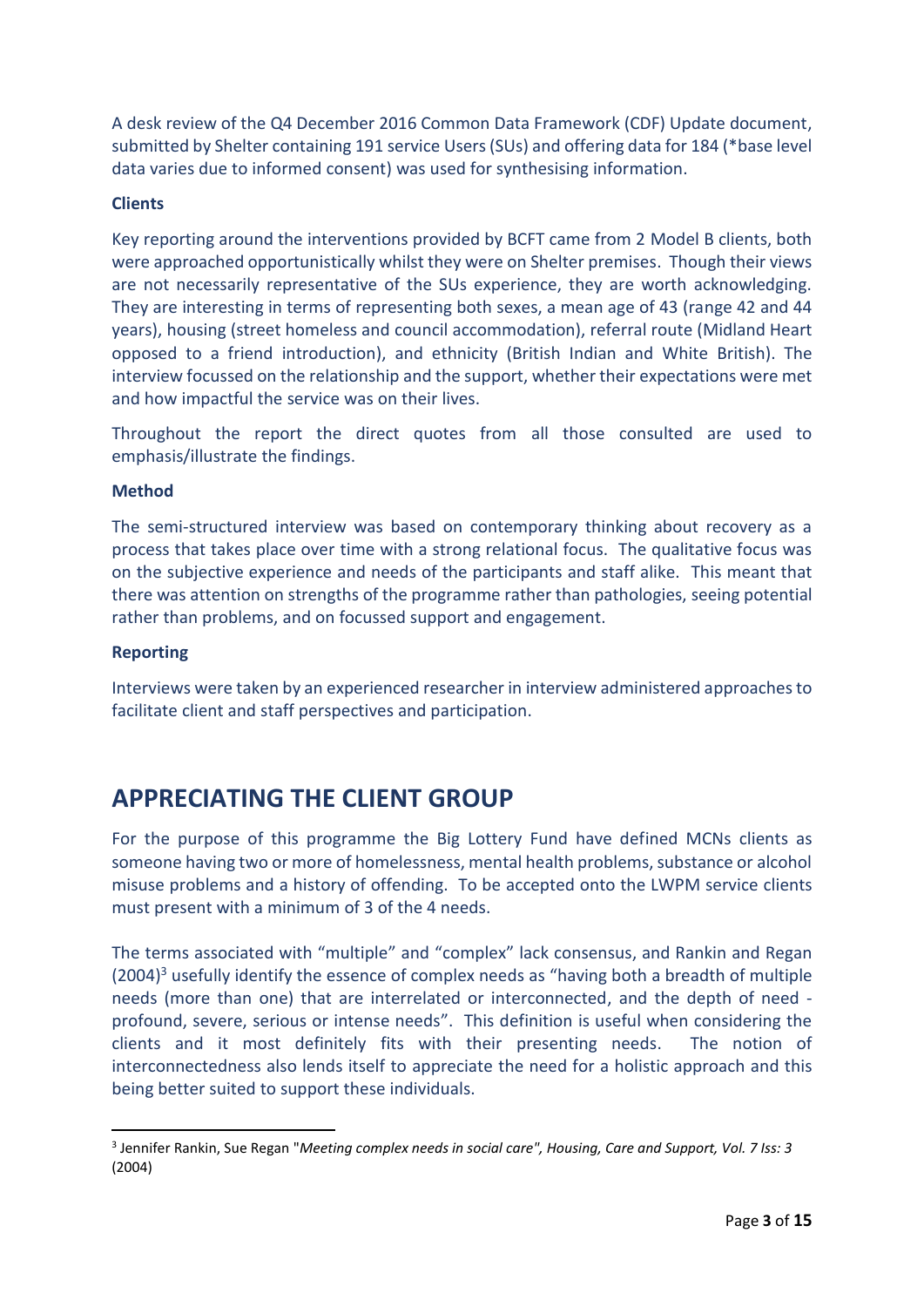#### **Demographics/Presenting Needs**

The Lankelly Chase Foundation's 2015 "Hard Edges"<sup>4</sup> report supported by the MEAM coalition ("Mapping Severe and Multiple Disadvantage") offered the first attempt to provide a more comprehensive statistical profile of the MCN client group. The study concluded that "People affected…are predominantly white men, aged 25-44, with long term histories of economic and social marginalisation".

These findings concur with the data set contained in this report; the profile is typical of individuals reflected in the data captured by Shelter, and also the year one evaluation of the aggregated data from all Fulfilling Lives programmes (CFE –"Fulfilling Lives: Supporting people with multiple needs" <sup>5</sup>).

The statistical analysis for this report used cumulative CDF data of 191 BCFT SUs in an attempt to appreciate and understand the nature of the client group, the issues they present with and any inferences we can gain from those who have been involved with the LWPM service since December 2014 (the service launch) to current data reporting of December 2016.

#### **Multiple Complex Needs**

All 184 presentations comply with the programme's objectives of clients having a minimum of 3 of the 4 needs.

Almost half, 89 SUs (48%), presented with all four needs, and of these 47 have been allocated a LW, the rest assigned both a LW and PM.

A further 51% presented with three of the four needs. The largest combination of which were those with offending, substance misuse and mental health issues (30% or 56 SUs), whilst the remaining 21% presented with various combinations of three complex needs.

These figures show there is an even prevalence of SUs presenting with 3 or 4 needs.

#### **Substance Misuse and Mental Health**

Since September 2015 there has been very little change over time in regard to the type of MCN presented. At the point of engagement into the programme 98% of SUs faced substance misuse issues and 95% faced mental health issues, all of which present with at least 2 other needs.

#### **Homelessness**

1

Of the four needs, only one – homelessness – has been clearly defined for this initiative in the context of all Fulfilling Lives projects:

<sup>4</sup> http://lankellychase.org.uk/wp-content/uploads/2015/07/Hard-Edges-Mapping-SMD-2015.pdf

<sup>5</sup> Fulfilling Lives: *Supporting People with Multiple Needs Evaluation Report Year 1* Adamson et Al 2015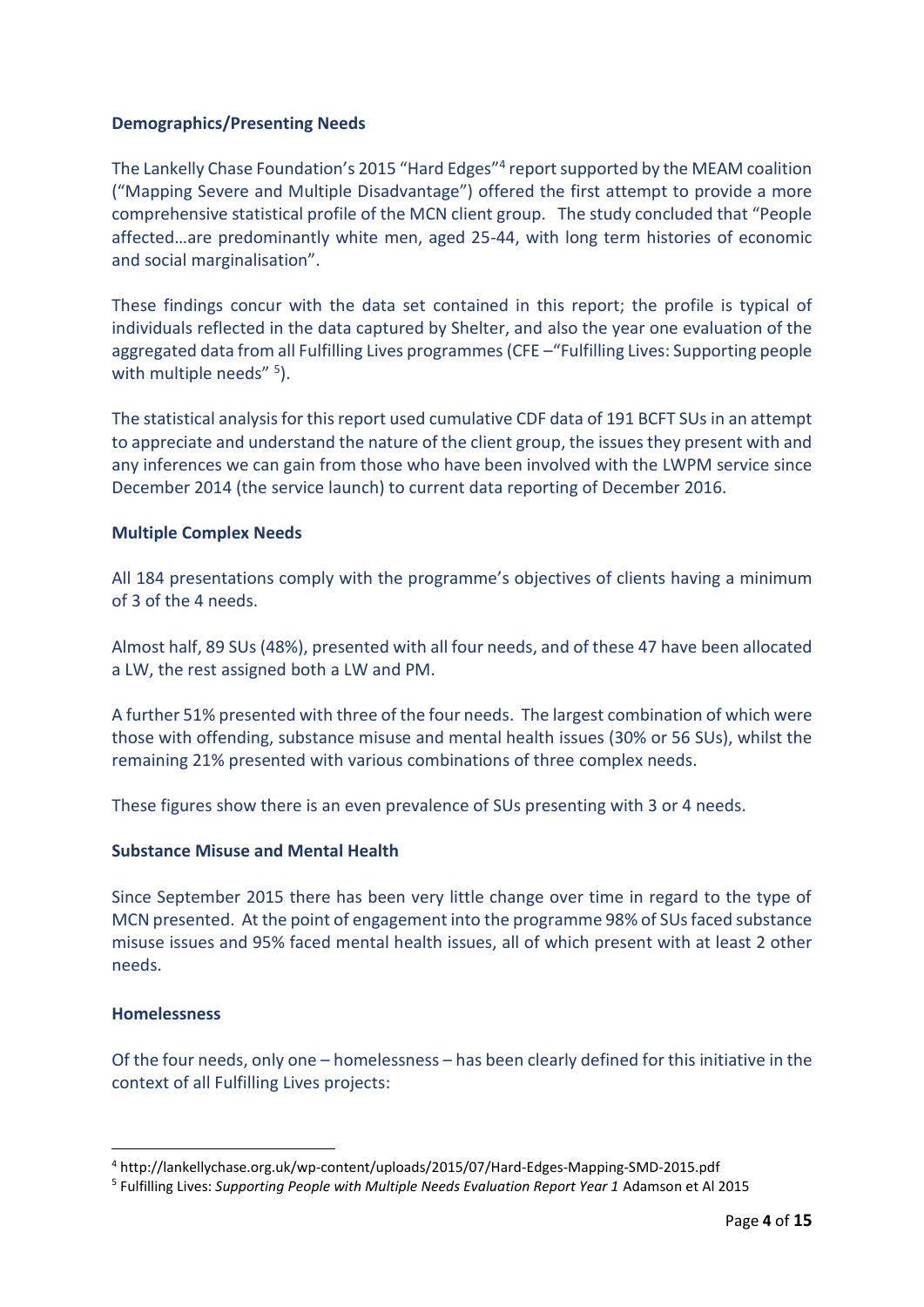*Homeless includes those who are statutorily homeless, sleeping rough, single homeless people living in hostels, shelters or temporary supported accommodation, and hidden homeless households including those living in overcrowded conditions or temporarily sharing with family and friends.*

The breakdown of housing needs show that since September 2015 69% (128 SUs) presented as homeless at point of engagement, obviously coupled with 2 or more of the other needs. This is clearly a vulnerable cohort living on the margins of society, at the extreme end of secure housing. This lack of secure, stable accommodation can only exacerbate their other needs. Staff report a return to easier direct access to hostel accommodation after a system change from Birmingham City Council Gateway, and perhaps this will be reflected in the next quarter figures.

#### **Offending**

Just under half of the SUs (48%) report risk of offending with the 3 other presenting needs and 86% of the cohort are reported as having offending behaviour in conjunction with at least two other needs. Understandably staff cite police and probation as major sources of referrals.

30% report risk of offending with substance misuse and mental health. 5% report offending with homelessness and substance misuse. It is worth noting that 80% of the total cohort report offending and mental health and 83% report offending and substance misuse.

100% of those with offending behaviour also report 2 or more other needs including mental health and substance misuse and this is higher than the general prison population, estimated at 90%<sup>6</sup>, presenting with one or more of the five main psychiatric disorders (psychosis, neurosis, personality disorder, hazardous drinking and drug dependence).

#### **Disability**

In addition to MCNs, 43% of clients class themselves as having a long term (likely to last more than 12 months) health problem or disability that affects their ability to carry out day to day activities. This amount has increased by 10% on last year. The figures imply that disabled individuals are disproportionately represented, and this is supported by the Hard Edges report which finds a higher than average occurrence.

It is worth noting that 90% of the current cohort also present with literacy as a problem.

#### **Gender and Age**

1

In terms of the service so far gender representation has remained steady, suggestive that this is a sound depiction of the gender profile of MCN in Birmingham. Female representation has remained consistent and data shows an increase over time of 38 SUs (from 23 to 61). However, the 67% majority are male, rising from 37 to 123 SUs and this confers with

<sup>6</sup> 1 The Bradley Report, *Lord Bradley's review of people with mental health problems or learning disabilities in the criminal justice system,* April 2009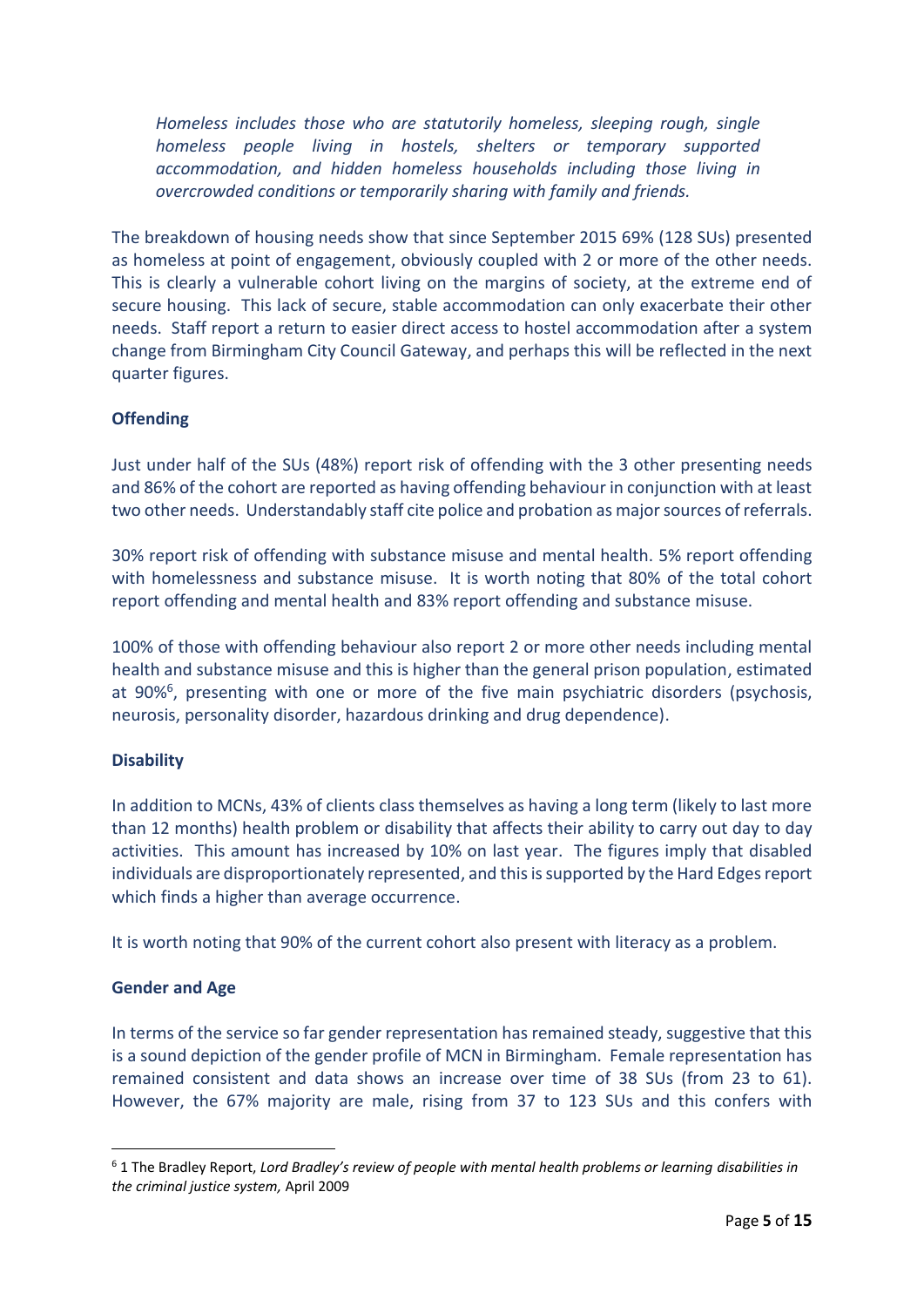homelessness more "likely to be a predominantly male phenomenon" (Fitzpatrick et al., 2013) cited in the Hard Edges report.

The biggest proportion of individuals (76%) are classified as "White UK, Irish or Irish Traveller", and of these 50% are male, this is line with the Birmingham Census 2011<sup>7</sup> with 57.9% being "White ethnic". The remaining 22% of the cohort are Black, Asian and Minority Ethnic (BAME) (2% no data), again these figures are consistent with Census data and Fulfilling Lives aggregated demographics.

The largest age group, over a third (35%) are in their 30s, whilst those in their twenties represent 21%. Census information tells us that Birmingham is a youthful city: 45.7% of Birmingham residents are estimated to be under 30. Those clientsin their 40s signify a similar number (26%). The outliers are aged under 20 and over 60, accounting for 2%. 82% of all engaged clients fall between the ages of 20 to 58.

#### **Engagement effects**

**.** 

Those SUs allocated both a LW and a PM seem to fair better and average over 7 weeks longer on the programme than those without a PM (CDF December 2016). Both sexes averaged 30 weeks on the programme; males from 1 to 83 weeks, whilst female engagement was shorter ranging from 2 to 67 weeks.

Staff attribute the longer length of stay for those assigned a PM to various factors including; the shared lived experience; the trust gained by the PMs; the LW and PM partnership with the mix of professional and lived practical experience; and the programme itself. All staff unanimously rate the input from the PMs and the positive aspects this brings, and this is not limited to the lived experience. At this juncture it is worth being mindful that the PMs have had experience of at least 2 of the 4 complex needs themselves. It is more suggestive of a way of being with the client, solely for the client. The informality and a level of comfort between the client and the PM staff team can provide hope that things can and will get better.

Staff assert that professionalism can be learned (i.e. the role of a support worker) whereas the lived experience (PM role) can't be taught; it is this intuitive appreciation and understanding of the clients and their innate experience of utilising services for themselves that staff attribute to successful engagement. These different ways of working are summed up in the following comment;

*"Non-institutionalised culture and way of working. Bring a fresh outlook and are client focussed. They aren't concerned about KPIs and will do what needs to be done for that client. No knowledge of office politics and they are there for the client, not for Shelter."*

<sup>7</sup> https://www.birmingham.gov.uk/directory\_record/75397/population\_2011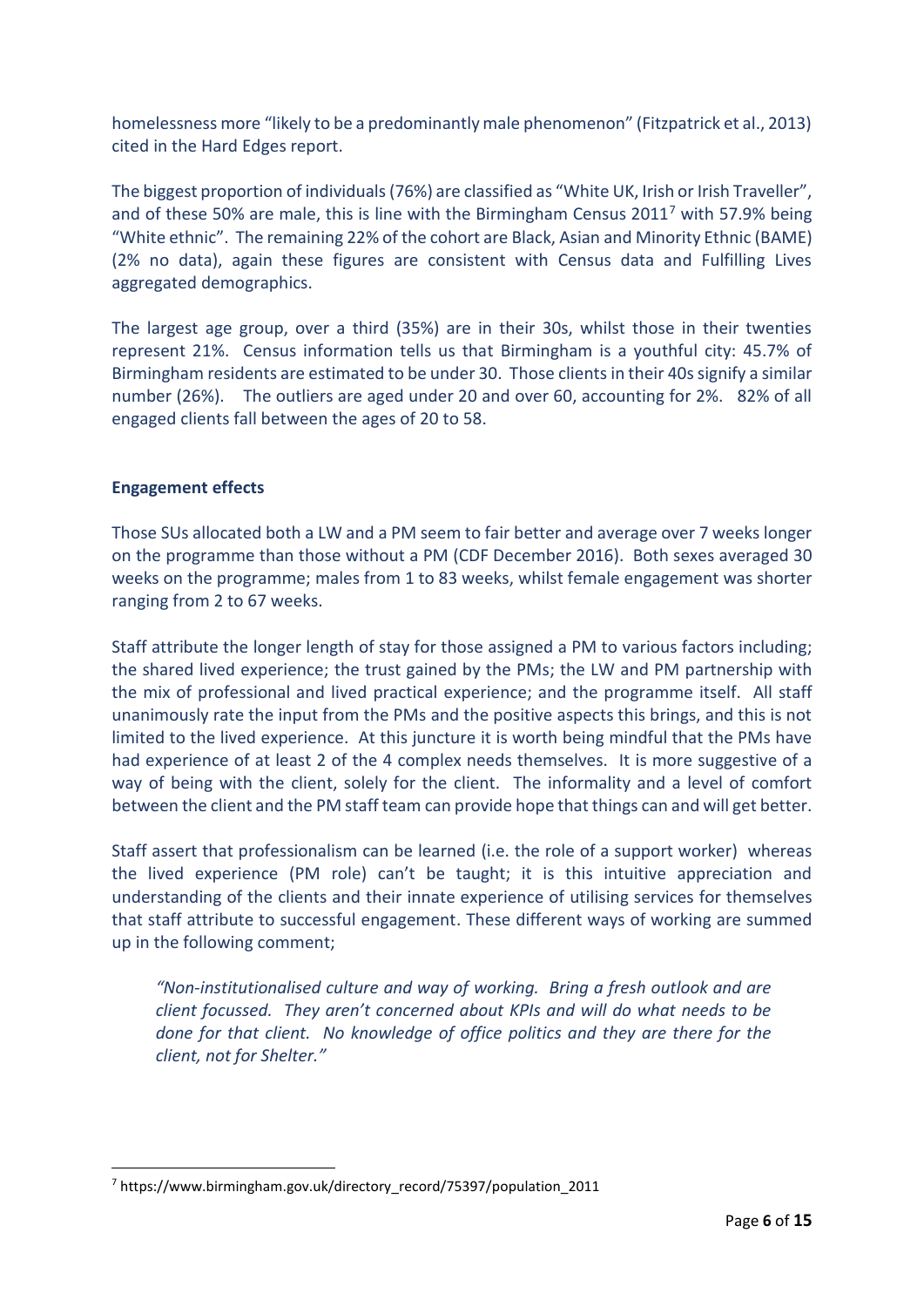#### **Connectivity**

All staff were asked as to their views on client connectivity; whether they thought that they were better connected to service provision. 100% of staff stated that as a direct result of the programme the clients were now better connected. Comments such as handholding to appointments were frequently cited as examples of this better connectivity.

Staff often named *holistic* ways of working with the client group, insistent that the service is built around client needs. An example of this can be seen in the comments below;

*"We offer dynamic, flexible support that is built around the very personal needs of each client. We do not restrict the length of time or how we support each client…we support them."* 

*"We work person centred and ask the client what do they want us to do?"*

Both of the clients interviewed felt respected and care for, and this was a key motivator for them continuing to engage with the programme. They offered the following as an example of *easier, more streamlined access* demonstrating the practical support offered;

*"My biggest thing is anxiety and depression. I have PTSD and I have trouble leaving the house. I want them (Staff) as witnesses as to what is going in my life. I can talk about practical issues. They have supported me with CGL, psychiatrist and docs – Shelter have been very good like that."*

*"They make appointments for me and then when I can go they will come with me."*

#### **Active clients**

Of the 63 current active SUs, 65% (41 SUs) present with all 4 MCNs, whilst the rest of the client group have a combination of 3 needs.

97% present with substance misuse.

94% present with mental health.

89% are at risk of reoffending.

86% consider themselves currently homeless.

68% are 'White UK, Irish or Irish Traveller'.

64% are male (43% representing White ethnic).

41% are in their 30s.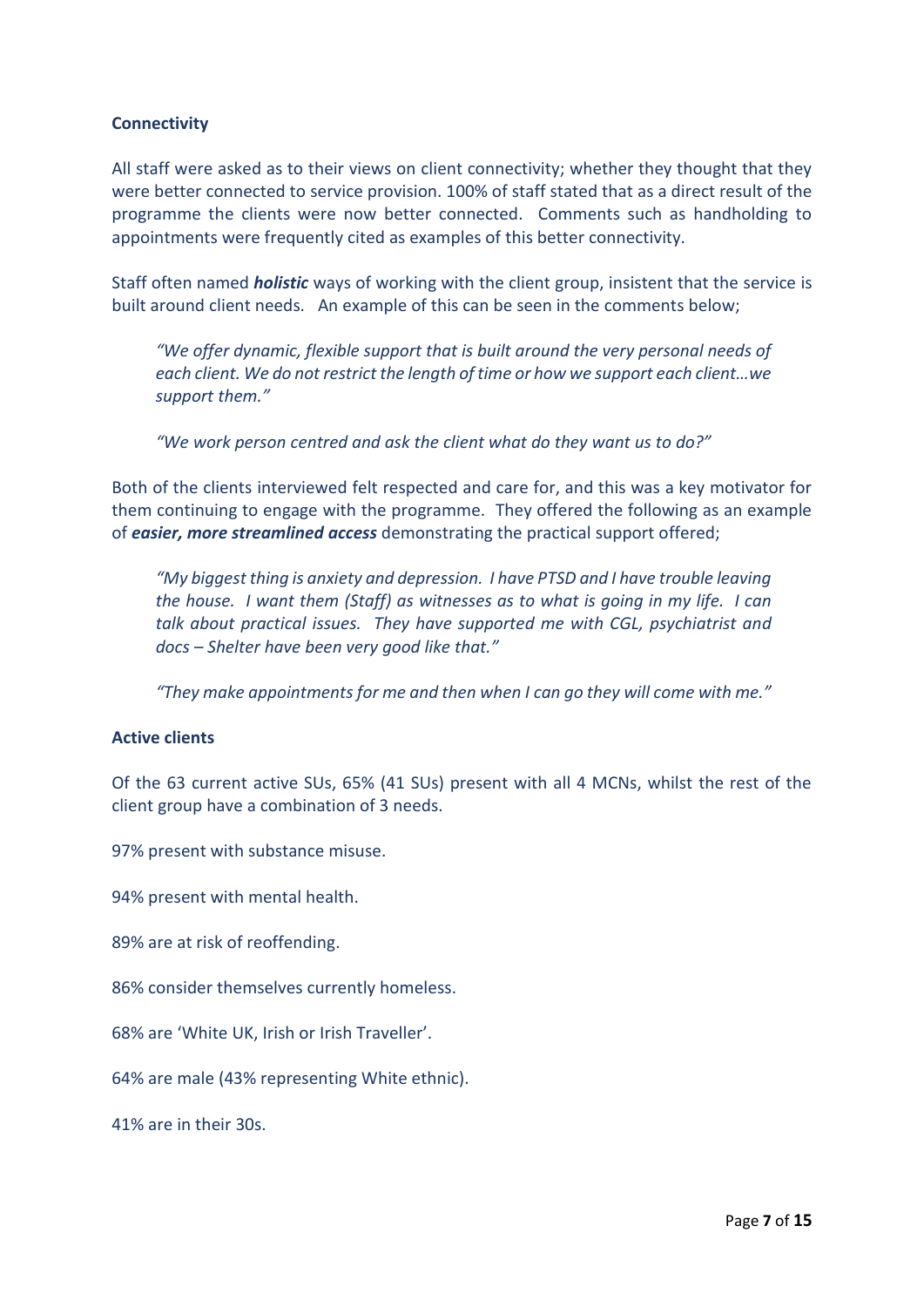In common with all previous presentations the largest clusters are male, White ethnic and in their 30's, presenting with a heady cocktail of needs.

#### **System change**

The two clients remained extremely positive regarding the support they had received, however comments were suggestive that more needs to be done to affect and instil system change, mentioned by both clients;

*"I could go to appointments alone but I feel like the enemy and that everyone will look down on me and the only person I want to talk to is a PM."*

"*Easier but still frustrating. BCFT should be challenging other agencies about how they do things. Vulnerable people need advocates and if it is about service change then it should change the way things are done not just be passive witnesses otherwise nothing is going to change."*

The latter negative comment refers to that particular client and the perceived slow rate of change s/he has experienced in their circumstances, compounded by having to come to terms with an identity change as a former professional with a high educational attainment to the conditions s/he finds him/herself in presently.

The comments also chime with staff responses (60%) who are also in agreement about the need for wider system change;

*"We can advocate on behalf but there needs to be a system change. If we could attend meetings to explain what has happened instead of having to pass onto our TL who relays to Service Manager who relays to BVSC. We are removed from this process and we need to be involved in it."*

Staff assert that some services use the presenting issues as a reason not to fully engage with the client, for example any missed appointments are not necessarily rescheduled to suit/fit with the clients presenting needs, and services seem to disengage. Staff explain that there is a certain amount of time i.e. "a window of opportunity" to act with the client, and this usually goes amiss due to appointments not being available from services when the opportunity arises. Wider partner services are seemingly not yet *tailored to meet client needs,* and this is an early indicator of a lack of shared understanding as to what multiple and complex needs are*.* 

On a brighter note, PMs advocating on behalf of the client and challenging traditional service protocols has given permission for LWs to do the same, and they too are now employing similar tactics to create system change. This essentially relates to the PMs lack of professional etiquette, that is to say they are willing to assert the rights and needs of the client over their professionalism, even if this means demanding a particular service to meet with clients' needs.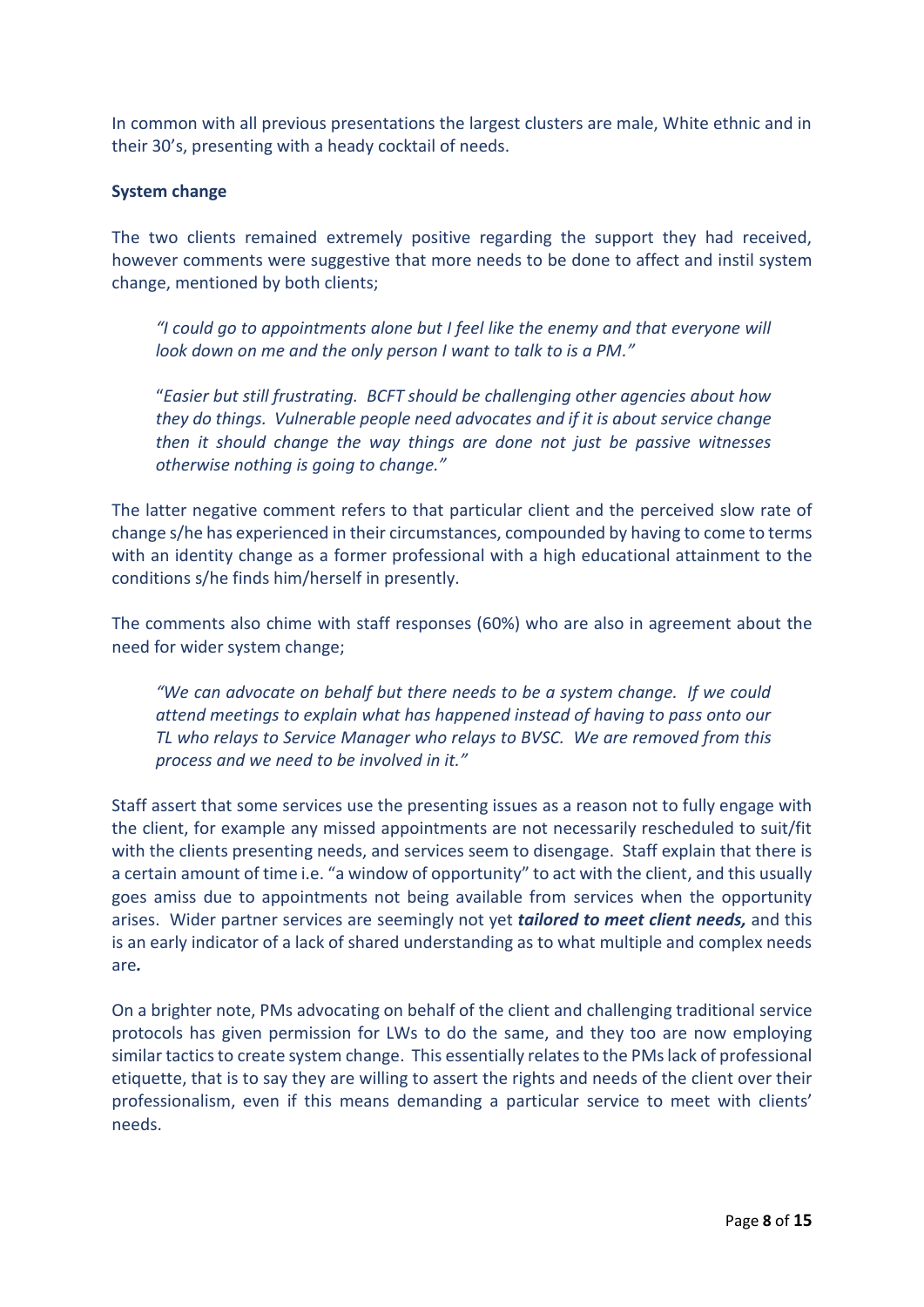#### **Relationships between Lead Workers and Peer Mentors**

"*The anti-PM sentiment",* referring to a perceived lack of professionalism and *lack of boundaries* coupled with over *generous sharing* etc. seem to have happily diminished and considered as general teething problems of embedding any new stream of work.

It is encouraging to note that career progression for PMs includes external NVQs in conjunction with in-house induction. Some staff say that these opportunities ought to be extended to all staff, furthering the ethos of equality and partnership work between the 2 roles and this would go a long way to strengthen partnership protocols and enhance LW motivation.

There now appears an equal division of responsibilities and the majority of staff report a 50/50 partnership, with the "*Them and Us*" feeling having disappeared. This is due to the organisational and staff learning that has taken place as the programme has evolved. Staff report a "culture shift" and the general mood is echoed in the following sentiment;

*"Our recruitment has changed to look at our values as well as the experience and co-working, and in 2 years we have developed the role. All PMs have had positive moves and where they have relapsed we have managed this internally, 5 LWs have left or have been managed out. We have had a cultural shift for positive reasons and our recruitment processes now reflect this."*

High staff turnover seems to have impacted positively in terms of the cultural shift. Relapsing PMs have been managed internally rather than going through the HR protocols of the Charity. That said, too many staff to dismiss raised other concerns and some of the more negative comments centred on personality clashes and the perceived favouritism of certain workers;

*"Personality clashes are abound. There are differences of opinions, if you tell tales to Team Leaders you are treat differently. There are subtle undertones of subversive manipulation."*

This comment may be linked to the PMs who understandably continue to express the difficulty of living, working, socialising and recovering in the same circles. For example, when an incident occurs outside of work there seems to be an expectation to share the information in work. This can create unnecessary pressure and tension within the role, as is highlighted in the following two separate comments;

*"Staff relapse. Outside connections should not be used to influence decisions. Decisions should be made by management, and not by asking the PMs what is going on. Being abstinent is not a requirement but professional behaviour is. If you are expected to work with MCN then you relapse you should not be exposed. That's not safeguarding."*

*"Issues between me and other colleagues have been personal as we know each other outside – it is incestuous so I needed to look elsewhere for support."*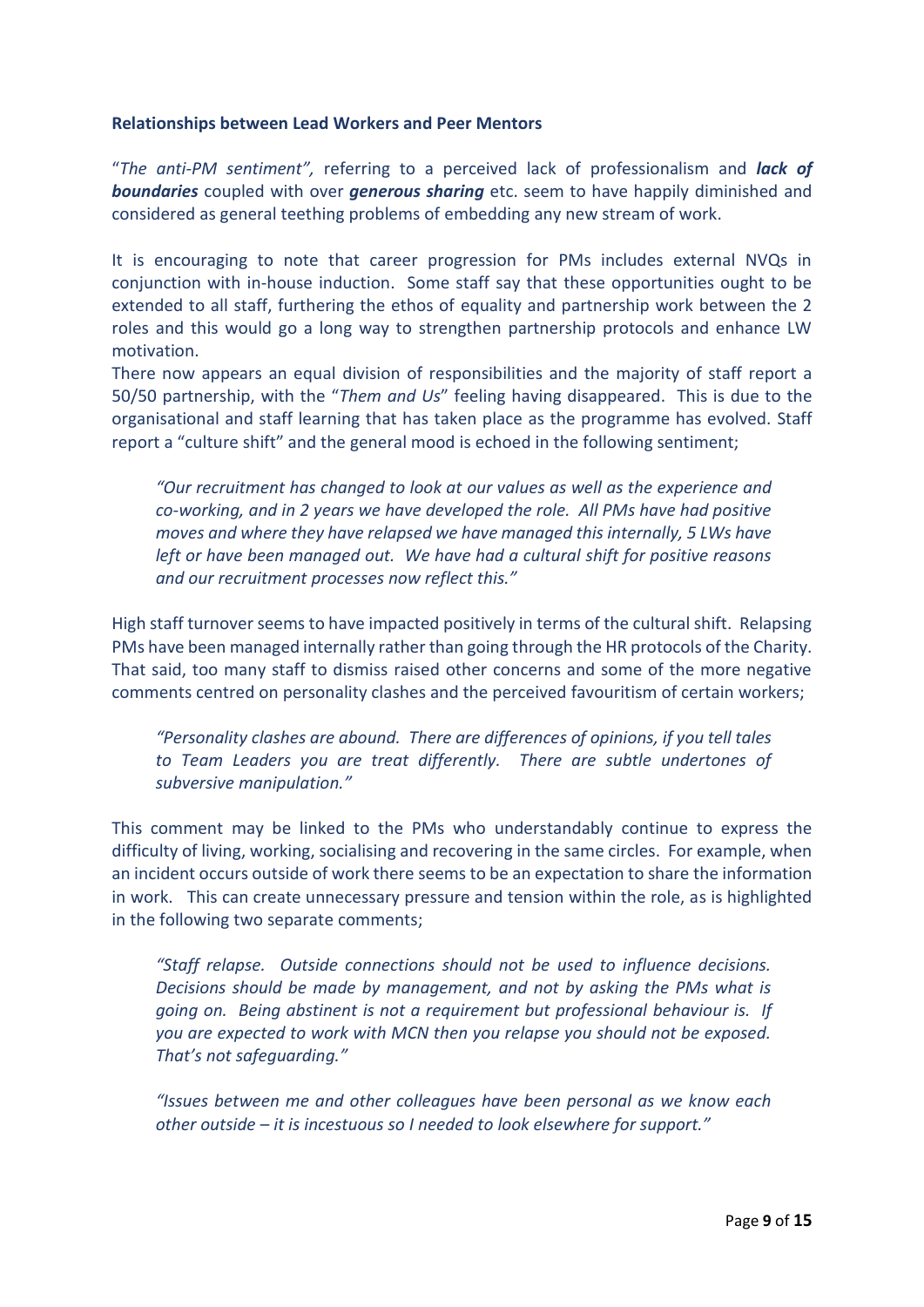#### **Allocation of LW and PMs**

There is a unanimous agreement amongst staff that there should be an equal matching of PMs to all LWs, to support and benefit the relationship with the clients and issues regarding how ethical Model A and B are were raised.

*"If there are 12 LWs we need 12 PMs."* 

Comments were very positive regarding the effectiveness of the lived experience. These ranged from observations of the value and benefits of the role; the interaction with the clients, LWs assertions that the role is "pivotal" and "crucial" as the visible recovery provides hope, trust and *inspiration*. Those LWs without a PM would welcome one.

Adding to the SU experience, acting a bridge between the SU and the programme, the PMs have conversations about their own situations and how they managed to overcome their own difficulties.

It is also encouraging to note that Shelter are managing 2 newly created PM posts for Liaison and Diversion. This is an indicator of the positive perceptions wider partners are beginning to have of the role and its benefits.

Significantly many staff believe that some clients would not have engaged at all after referral had it not been for the input of the PM.

"After the referral comes in the initial assessment is critical – lots of the referrals *don't get past the initial assessment if there is no PM there."*

This telling comment demonstrates the value of the PMs lived experience, intrinsic awareness of the client, the ease in which they support engagement adds to their way of simply "*being with*" the client.

The two clients also express the added value of the PM relationship. Both reported good relationships, as well as incidences of more personalised support across domains such as talking about issues and attending other service meetings together;

*"I could go to appointments alone but I feel like the enemy and that everyone will look down on me and I would rather talk to a support worker like the Peer Mentors than anyone else about things."*

*"I have 4 people in life and one of them (PM) is here."*

When asked what the service did for them, both clients responded positively, illustrated in the following comments;

*"The support has kept me going. Having someone to talk to and somewhere safe to drop into. They have come out looking for me on the street which proves that someone does care."*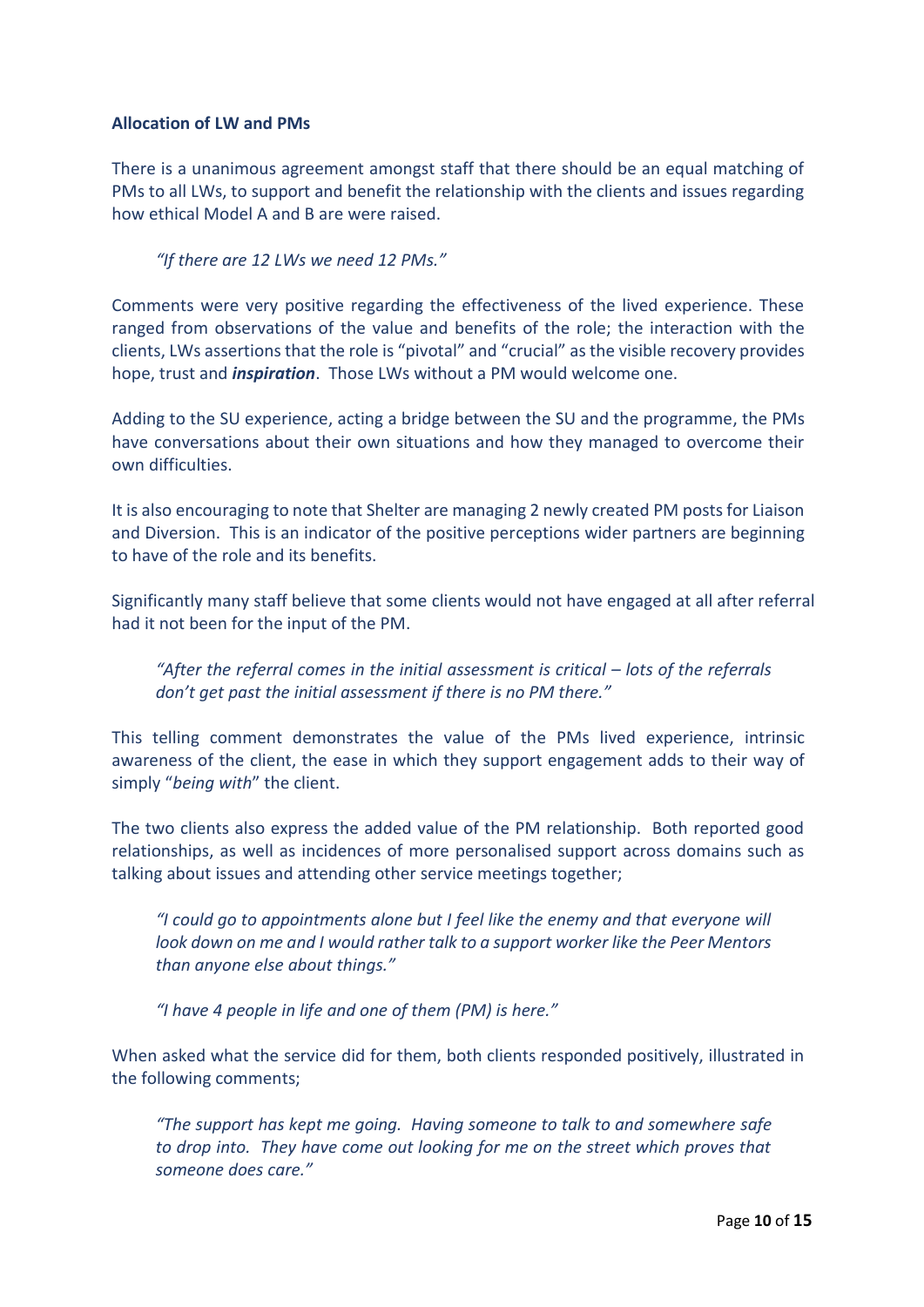This individual empathic support and ongoing contact has made a difference to their lives and this combination is repeatedly commented upon as vital ingredients for their health and wellbeing.

Issues regarding the utilisation of PMs have been managed and organisational learning has certainly taken place. PMs are able to share their experience if and when necessary in support of the client, and learning in terms of working protocols has most definitely occurred. It is pleasing to note the 3 PMs interviewed referred to themselves as "professional" which is a positive indicator of identity and organisational value shift.

#### **Outreach**

There is a discrepancy with outreach as to whether this still exists. The majority of staff (70%) maintain that active outreach doesn't happen anymore, whilst others say that they go on outreach with other services e.g. Midland Heart and SAFE. Staff state that the majority of SUs come from referrals from other diverse sources e.g. police, probation, hospital, housing options etc.

Referrals from external sources are often incredibly vague and "detective work" takes place to locate the client. Once a referral has been received there appears to be little difference in *the roles played by both the PM and LW in terms of prior engagement*. The work is autonomously organised and distributed between the two staff.

*"Referral comes in and we get the same information and contact number. We then make contact and set up the appointment. We share the work and there is no real difference."*

*"It is diverse who we get referrals from. We work the case and are given autonomy in this."*

Where the roles do differ these largely relate to administration and professional expertise

*"LWs are the co-ordinators of services, they do referrals and liaise, do paperwork and risk management. PMs have less responsibility and facilitate engagement with client to navigate the services."*

Effective outreach also appears to be hindered by the lack of a "city hub", mentioned by one member of staff, where individual's with presenting needs could possibly drop in and connect with the programme staff. What happens at present is that those who have already engaged with the programme are the ones who use Shelter as a drop in.

#### **Disengagement**

100 SUs have had LWs (Model A) and 55% of these have disengaged. 84 SUs have had both a LW/PM (Model B) and 45% (38 SUs) of these have disengaged. Disengagement accounts for 73 clients to date. Female disengagement stands at 55% compared to 48% of males.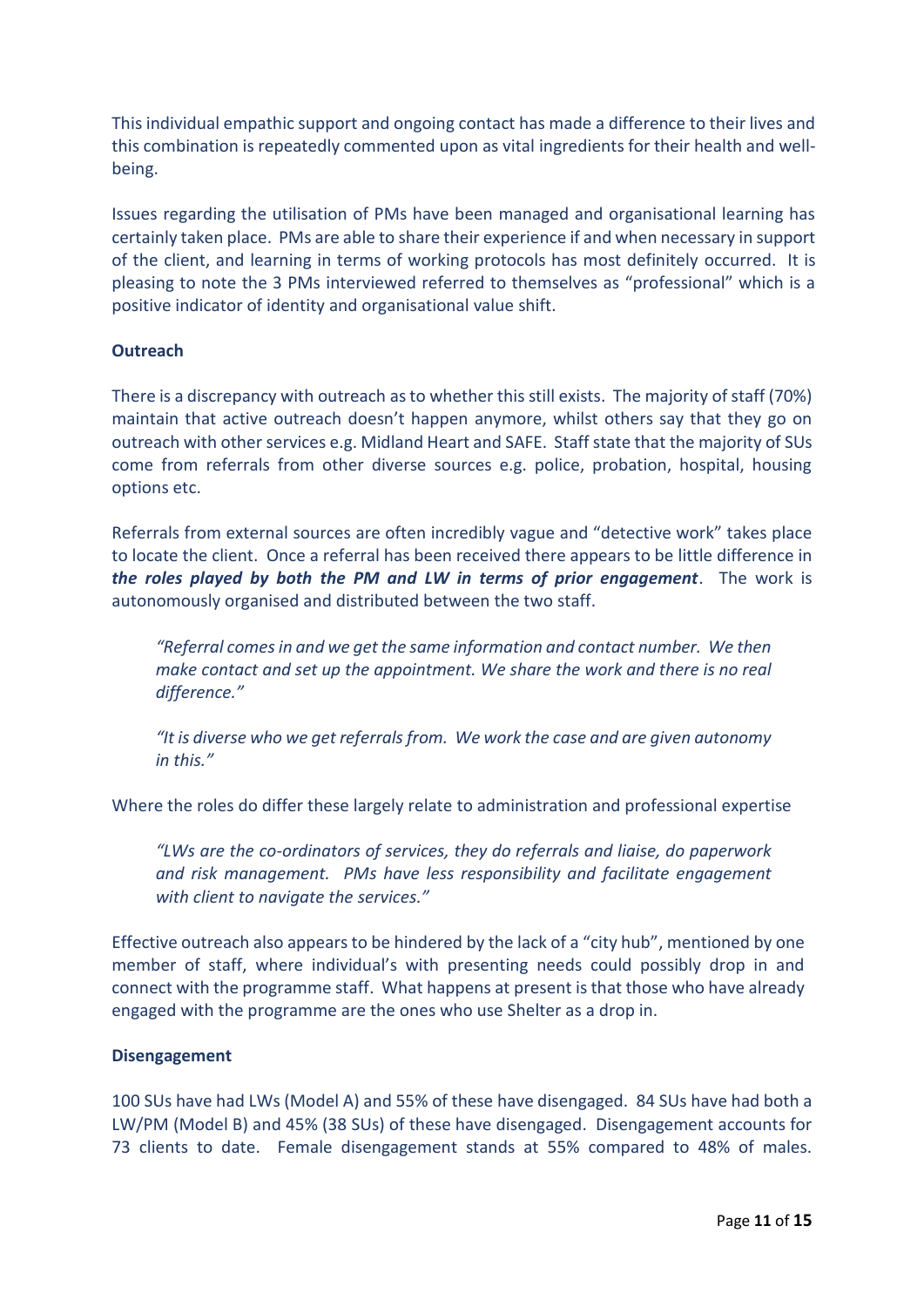Questions could be posed to this client group to ascertain what the contributing factors are and what happens to all clients after they disengage.

The differences in disengagement are not statistically significant when calculating the resource input of staff from Model A as opposed Model B and against a back drop of a larger LW caseload.

The baseline destination viewed by Fulling Lives as a measure of success are those clients of which the programme reports "*no longer required support"* (18 SUs 14%). A further 9 SUs moved to other support, and another 9 SUs (7%) were given custodial sentences. Again it would be useful to consult with these clients as to their reasons for no longer needing assistance to navigate services. Staff assert that what is classed as a success does not incorporate the bigger picture, for example engaged clients dropping in to Shelter for refreshments and change of clothes. Both a client and a staff comment highlight this:

*"I only use Shelter to get clean clothes, somewhere safe to sit and have a chat."*

*"The roles (Staff LW and PM) tailor the support to achieve positive outcomes - but these are not funder dictated outcomes - they are what the client will consider a success. For example, a reduction in substance use or accessing a hostel and staying there for a period of time."*

When staff were asked for their views around disengagement responses varied between it being typically reflective of the complex nature of the client group (relapse, custodial sentences, mental health, mistrust of services), navigation of other service protocols e.g. appointments from other services not being readily accessible, inappropriate referrals and the utilisation of "*HOLD"* and "*CLOSE*" (a period of waiting to see if the client re-engages with the service. If the client does not re-engage the client is then closed).

Some staff are of the view that the use of *HOLD* is unhelpful for both the client group and the programme, adding that no real efforts were being made to keep the clients engaged. Some staff alluded to there being a lack of boundaries and consequences for the client, and this coupled with the seemingly embedded culture of accepting disengagement may account for the high disengagement rates. These sentiments are illustrated in the following significant comment;

*"We were meant to be there consistently and the HOLD and CLOSE is moving us away from that and we are becoming like other services. This strategy can make us choose who we want to work with, and be more selective. After HOLD clients can view us as not being there. Sometimes this can move the client forward, but it has broken the trust. HOLD should be rare and not as common – it is now overused. If you took HOLD/CLOSE away I think the whole team would have to work harder and not used as easy get out clause."*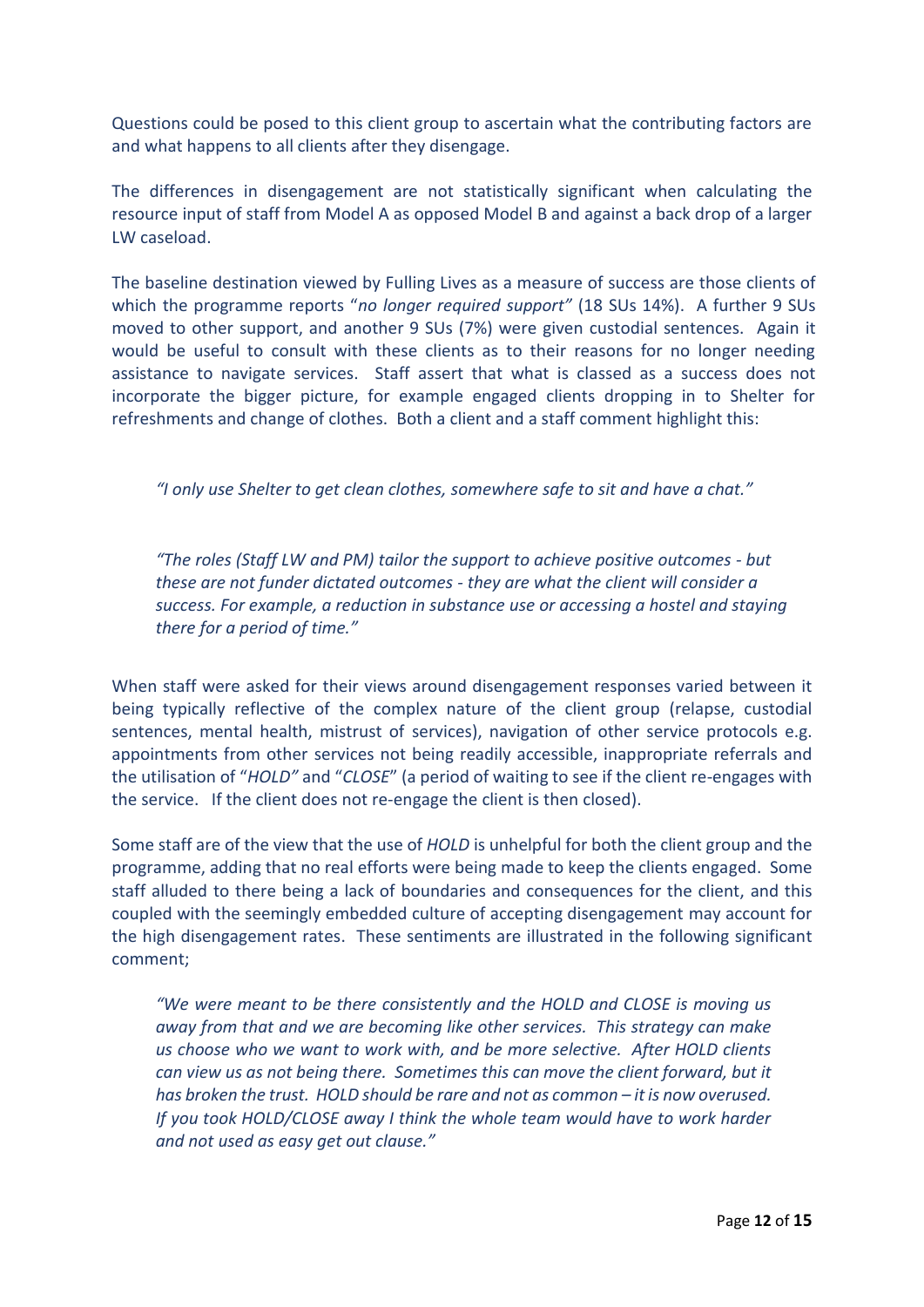That said, since December 2014 to date, a total of 17 clients have re-engaged with the service since 2015.

*"I think working with this very complex group means that there will always be a percentage of disengagement and then re-engagement and this is not reflected in the figures."*

#### **Outcomes**

**.** 

Each project is required to undertake a The Homelessness Outcomes Star (HOS) and New Directions Team (NDT) Assessment with SUs at the outset of their engagement with the project and on six monthly intervals thereafter to track and measure changes in outcomes over time.

Both LW and LW and PM report positive outcomes on the Outcome Star and the NDT Chaos Test. On average, under half of SUs (44%) have had at least 2 of these assessments. Scoring across both measures has improved, on average by 50% demonstrating improved confidence, self-esteem, mental and physical health, housing status and reducing substance misuse and reoffending. The Outcome Star categories with the greatest improvement are 'Offending' and 'Managing tenancy and Accommodation'. This is important as evidence<sup>8</sup> suggests that the use of temporary accommodation prior to being resettled and the duration of stay have a strong influence on tenancy sustainment i.e. those likely to retain their tenancy have experienced long term stays (12 months or more) in temporary or supported housing.

Notably the one Outcome Star Category to worsen is "Social Networks and Relationships" as well as the "Social Effectiveness" score for NDT. Staff have alluded to the pathway's perceived inappropriateness in terms of building positive social networks. The general view is that the work stream "Beyond the Basics"<sup>9</sup> should not come after LW engagement. Rather this should be offered simultaneously to support the client's lifestyle transition. We know from the evidence base that recovery group participation is associated with building and sustaining motivation for sobriety, for creating pro-recovery social networks and for allowing people to learn and copy recovery techniques (Moos, 2007<sup>10</sup>).

In addition to this the pathway of ESOW and NWD are not considered an appropriate route for these clients, with staff deeming it unsuitable for the presenting nature. Gaps in the pathway seem to be immediately after the client has engaged and the adjustment required to become involved in ESOW being seen a step too far.

<sup>8</sup> Warnes, A. and Crane, M. (2006). Factors in the outcomes of the resettlement of homeless people. Unpublished grant proposal approved for funding, Economic and Social Research Council, London, UK.

<sup>9</sup> Beyond the Basics - *post lead worker engagement which is designed to help clients develop positive peer networks and relationships, access positive and stimulating leisure opportunities and to take up volunteering, training, employment and business/self-employment opportunities.*

<sup>10</sup> Moos, R.H. and Moos, B.S., *Protective resources and long-term recovery from alcohol use disorders. Drug and alcohol dependence,* 86(1), pp.46-54. 2007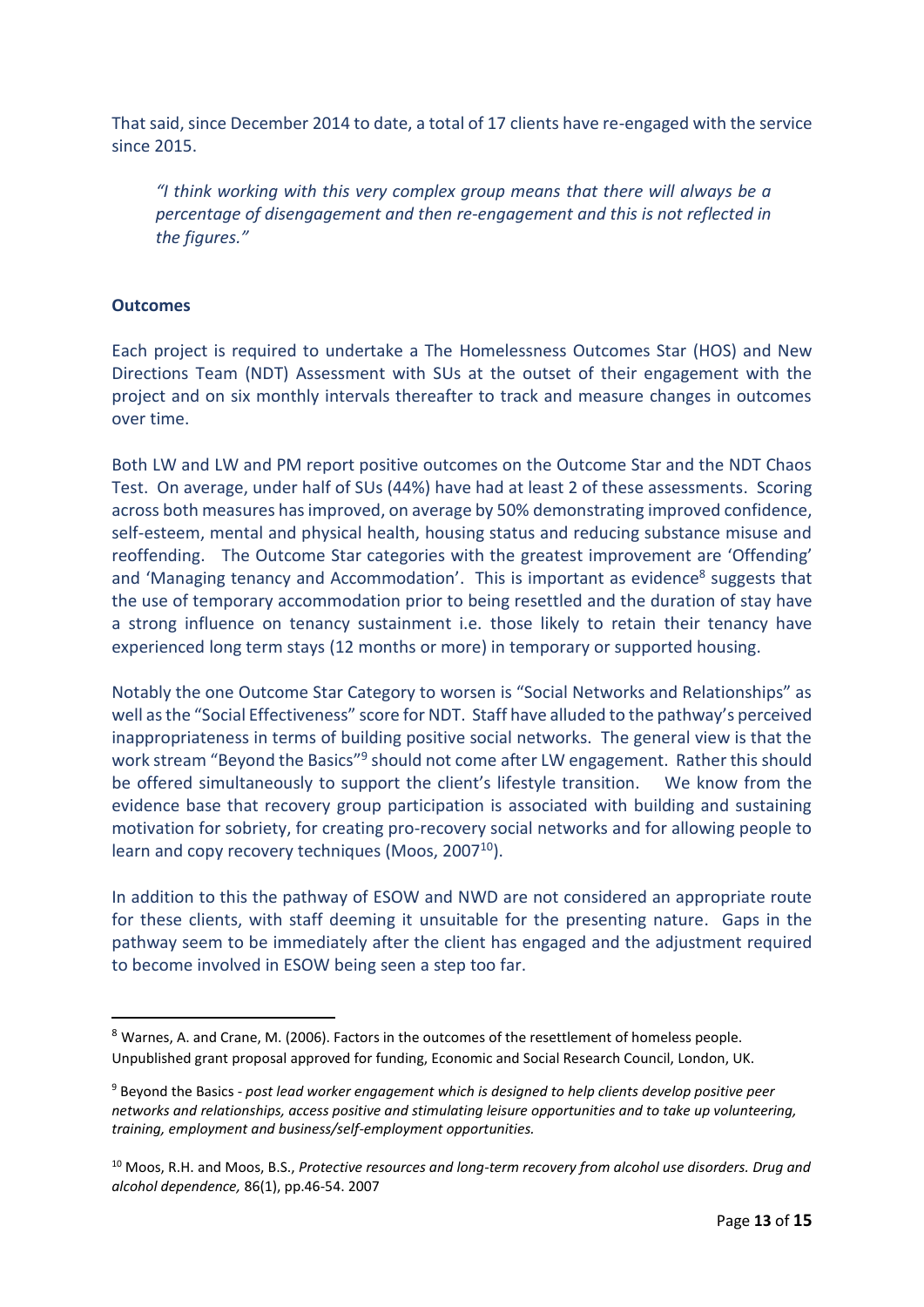However, programme effectiveness is highlighted in the ability to share a client's journey and to co-ordinate, advocate and support the client to navigate other services to maximise health and wellbeing in supporting them to live fulfilling lives.

When asked whether their lives had improved both clients unfortunately reported that there was no real difference in their life experiences;

*"The support has kept me going. Having someone to talk to. Things haven't really changed for me though. I have some good periods but things haven't really got any better."*

*"No skills development and no real improvement. There should also be some cultural training for the staff. They have no idea about my culture."*

Client interviews are obviously not statistically significant to accurately demonstrate any positive *soft outcomes nor any reductions in inappropriate use of emergency services*. When asked what made them continue to engage as they had reported no real change, the replies centred on somewhere to go (Shelter) and the praise which is a motivating factor for both of these clients.

*"Somewhere to come and I know they will let me sit down."*

*"I have more strength through motivation."*

### **Concluding comments**

The most common demographic profile are males between 20 and 49 years of age, of a majority White ethnicity. This representation could be due to the fact that these males are the most visible in the city and that females may find alternative services/places of safety so are thus less visible, or they may have differing needs. This begs the question as to whether the system is geared around the most visible clients, who are historically male, leaving a potential for females and other ethnic groups to go undetected and thus be underrepresented. A consideration of how and why people are referred into the programme would shed some light on this. Work could then begin to represent those marginalised from alternative ethnic and gender minorities, fully utilising Fulfilling Lives definitions of homelessness.

It was disappointing that only two clients were interviewed opportunistically. A consideration of past and present clients' reasons for disengaging, or indeed choosing to remain on the programme, would offer insight into just how effective the project is at reaching its intended target.

It would also be useful to hold events with staff, key stakeholders, wider partners and the client group to add further dimensions as to system blockages and change. If the current Fulfilling Lives pathway (LWPM – NWD – Beyond the Basics - ESOW) provision is deemed